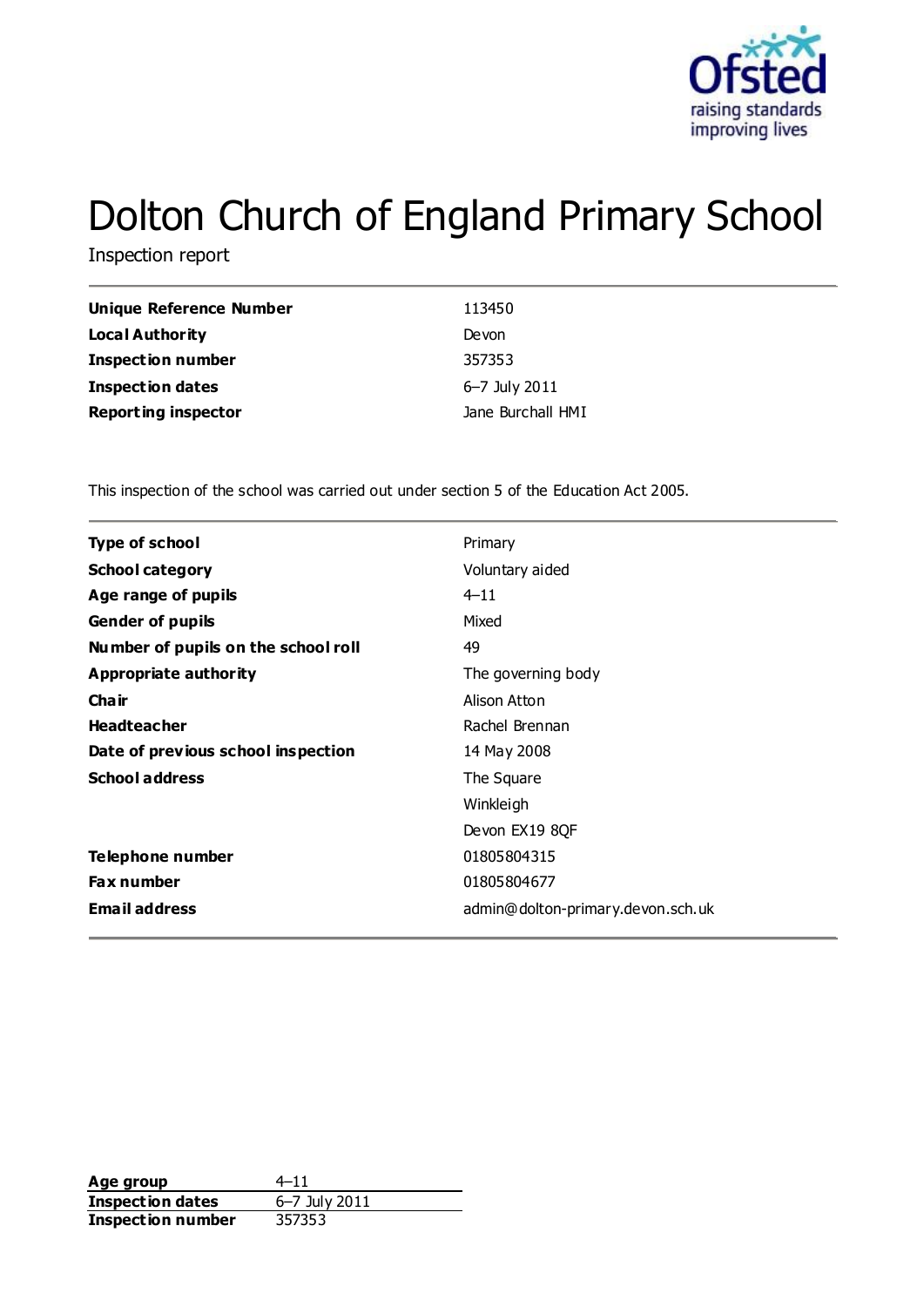The Office for Standards in Education, Children's Services and Skills (Ofsted) regulates and inspects to achieve excellence in the care of children and young people, and in education and skills for learners of all ages. It regulates and inspects childcare and children's social care, and inspects the Children and Family Court Advisory Support Service (Cafcass), schools, colleges, initial teacher training, work-based learning and skills training, adult and community learning, and education and training in prisons and other secure establishments. It assesses council children's services, and inspects services for looked after children, safeguarding and child protection.

Further copies of this report are obtainable from the school. Under the Education Act 2005, the school must provide a copy of this report free of charge to certain categories of people. A charge not exceeding the full cost of reproduction may be made for any other copies supplied.

If you would like a copy of this document in a different format, such as large print or Braille, please telephone 0300 123 4234, or email **[enquiries@ofsted.gov.uk](mailto:enquiries@ofsted.gov.uk)**.

You may copy all or parts of this document for non-commercial educational purposes, as long as you give details of the source and date of publication and do not alter the documentation in any way.

To receive regular email alerts about new publications, including survey reports and school inspection reports, please visit our website and go to 'Subscribe'.

Royal Exchange Buildings St Ann's Square Manchester M2 7LA T: 0300 123 4234 Textphone: 0161 618 8524 E: **[enquiries@ofsted.gov.uk](mailto:enquiries@ofsted.gov.uk)**

W: **[www.ofsted.gov.uk](http://www.ofsted.gov.uk/)**

© Crown copyright 2011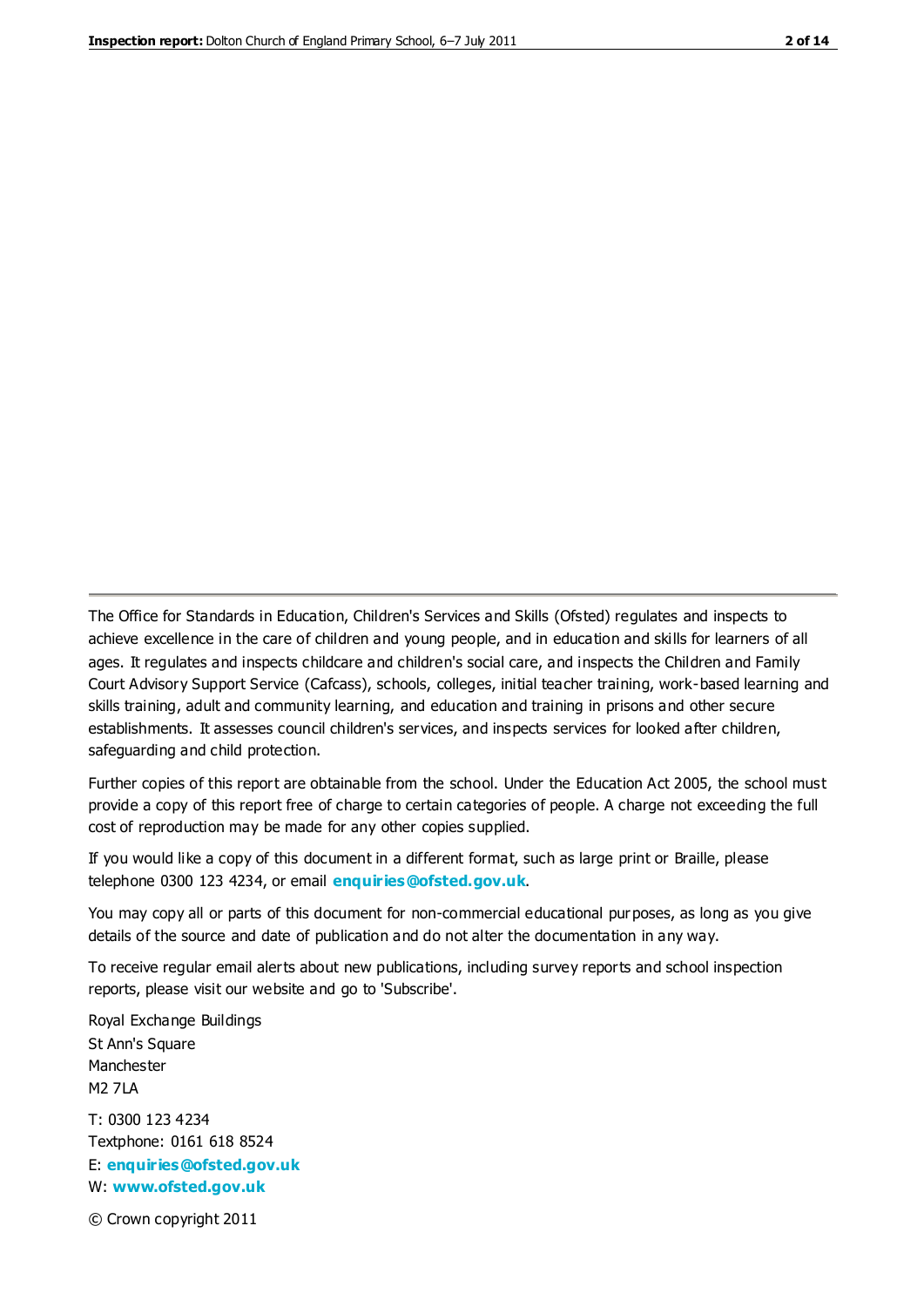# **Introduction**

This inspection was carried out by one of Her Majesty's Inspectors. The inspector observed a total of six lessons, and three teachers. The inspector observed the school's work, and looked at pupils' work, school data about pupils' attainment and progress, monitoring records, safeguarding and child protection documentation, and the school improvement plan. She also spoke with a group of pupils, governors and staff. The inspector considered the responses to questionnaires from 18 parents and carers, 32 children and three members of staff.

The school is part of The Tarka Federation alongside one other school; The Clinton Church of England Primary School, in Merton, Oakhampton, Devon. Separate inspections of each school were carried out simultaneously.

The inspection team reviewed many aspects of the school's work. It looked in detail at a number of key areas.

- The impact of the steps taken by the school to raise pupils' progress and attainment in mathematics.
- How well reading and writing are taught across the school.
- How well teaching and assessment support pupils' learning so that they all progress as well as they can.
- The impact of provision for outside learning on the progress of children in the Early Years Foundation Stage.
- How well the school makes use of its pool of expertise and resources across schools in the federation.

# **Information about the school**

Dolton Church of England Primary School is a smaller than average school serving the village of Dolton and surrounding villages. Pupils are taught in two classes, one for pupils in the Early Years Foundation Stage and Key Stage 1 and one for pupils in Key Stage 2. The proportion of pupils known to be eligible for free school meals is below the national average. The proportion of pupils from minority ethnic groups is significantly below the national average, and currently there are no pupils who speak English as an additional language. The overall percentage of pupils with special educational needs and/or disabilities is above that seen nationally. The school joined a management partnership with The Clinton Church of England Primary School in September 2009 prior to becoming a federation in January 2010. The headteacher has responsibility for leading and managing both schools within the federation. Subjects are led by coordinators who hold responsibility across both schools.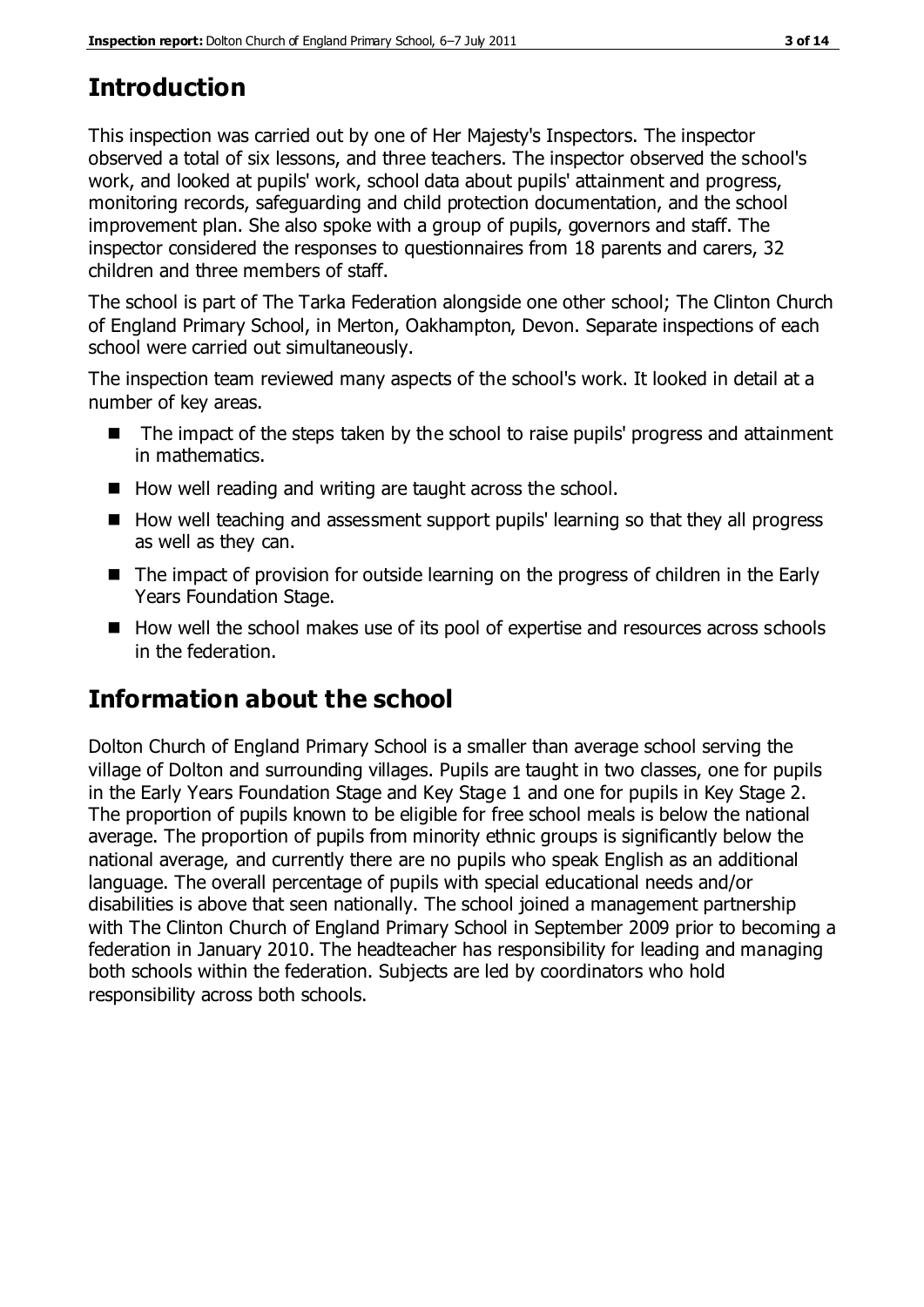# **Inspection judgements**

| Overall effectiveness: how good is the school?  |  |
|-------------------------------------------------|--|
| The school's capacity for sustained improvement |  |

### **Main findings**

Dolton Church of England Primary School provides its pupils with a satisfactory education which has some good features. During their time in school, pupils build appropriately on their skills and knowledge. With some variations in the rates at which pupils progress, achievement overall is satisfactory and attainment is broadly average. Recent concerted efforts in reading have seen a positive impact, with pupils making good progress. The school has been less successful in promoting pupils' progress in mathematics, which is much more variable; whilst some pupils make progress at expected rates, others do not. This is because during lessons, pupils are not always sufficiently aware of what they are expected to learn or are not challenged at a level appropriate to their needs. The school is beginning to draw upon the expertise of the recently appointed coordinator across the federation in order to improve provision in mathematics and increase pupils' progress.

Provision in the Early Years Foundation Stage is satisfactory. Pupils have easy access to a range of activities which promote their development across all areas of learning within the classroom. Whilst they have access to outside provision, this is dependent on dry weather conditions. In addition, the outdoor area is not stimulating and does not fully encourage children to engage. Teaching is satisfactory overall. This is due mainly to the fact that teachers' planning and approaches do not consistently focus on what pupils with different levels of skill need to learn next, based on ongoing assessments of what they can and cannot do.

A warm and caring ethos is evident across the school and the care, guidance and support for pupils are strong features. Staff have a good understanding of pupils' individual welfare needs and work well together to meet these. There are high levels of attendance by the vast majority of pupils who arrive at school punctually. Pupils are well behaved and quickly settle in lessons. Pupils feel safe in school and their parents overwhelmingly agree. They know who they can go to for help and feel confident that staff will support them. Keeping healthy is important to pupils and they understand the steps they need to take in order to maintain a healthy lifestyle. Pupils take responsibility around the school and undertake jobs within their classrooms. Some are active members of the school council and act as a voice for their peers. Pupils engage regularly with the wider community through taking part in village, federation, learning community and county-wide events. They welcome older members of their village community to have lunch with them on a regular basis.

The headteacher, governors and staff show a clear commitment to improving the school further. Most areas identified at the last inspection have been addressed, although weaknesses in mathematics continue. Self-evaluation is broadly accurate and leaders are aware of the school's strengths and areas which require improvement. Essential systems to improve progress and attainment, such as strategies that enable teachers to continually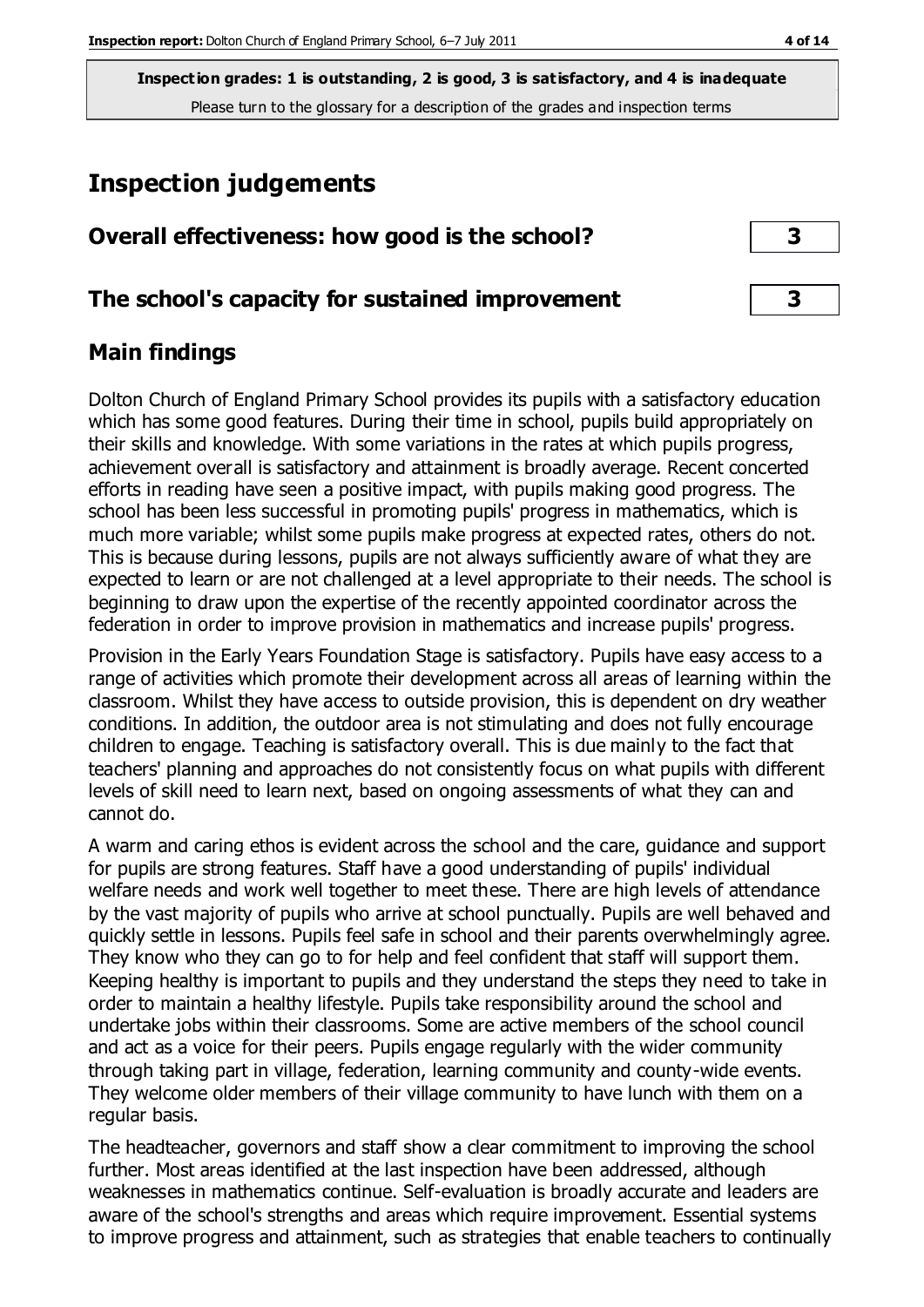assess pupils' progress, are being developed. They have yet to have a full impact across the whole curriculum. The school demonstrates a satisfactory capacity to improve further.

## **What does the school need to do to improve further?**

- Improve consistency in the quality of teaching so that it is all at least good by:
	- embedding strategies across all subjects that enable staff to continually assess pupils' progress in lessons
	- developing planning further so that lessons are sufficiently differentiated to meet the needs of all pupils.
- Drive pupils' progress and attainment in mathematics by:
	- ensuring all lessons challenge all pupils to achieve as much as they can
	- $-$  ensuring pupils understand what they are expected to learn and how they can achieve this.
- Ensure children in the Early Years Foundation Stage have consistent access to a stimulating and inviting outdoor learning environment.

## **Outcomes for individuals and groups of pupils 3**

Pupils start school with skills and levels of development that are just below those typical for children of this age. Overall, they make satisfactory progress during their time at Dolton Primary School so that by the time they leave at the end of Key Stage 2, they reach standards which are broadly in line with those expected nationally. Attainment in English is stronger than that in mathematics as the school has successfully focused on improving pupils' progress in reading. Progress in mathematics has been the school's weaker area over time and, in 2010, was significantly below that expected. The headteacher, mathematics coordinator and staff are fully aware of this and some steps have been taken to make improvements. These are in their infancy and the full impact of these have yet to be realised. Pupils with special needs and/or disabilities are also supported to make suitable progress. Staff regularly track their progress and develop individual education plans to ensure they make progress equal to that of their peers. In the majority of lessons observed, pupils showed an interest in their lessons, particularly when they were more actively involved, for example when making circuits in a science lesson. However, when tasks were not sufficiently matched to pupils' skill level, pupils were observed to either struggle to understand how to complete the task set or to complete it with ease and not be extended further.

Pupils have a good understanding of what constitutes an unsafe situation and they know how to take sensible steps to keep themselves safe. For example, they fully understand the risks presented by using the internet and how to avoid these. Pupils have a good understanding of the components of a healthy lifestyle. They enjoy taking part in physical activity and understand the elements which make up a healthy balanced diet. In personal, social and health education (PSHE) lessons, pupils explore their emotional well-being. They show care and understanding for each other. Older pupils, in particular, naturally assist younger pupils when they need help. Pupils develop an understanding of spirituality through the whole-school ethos, religious education lessons and assemblies. They know right from wrong and good relationships are evident. Through undertaking joint visits and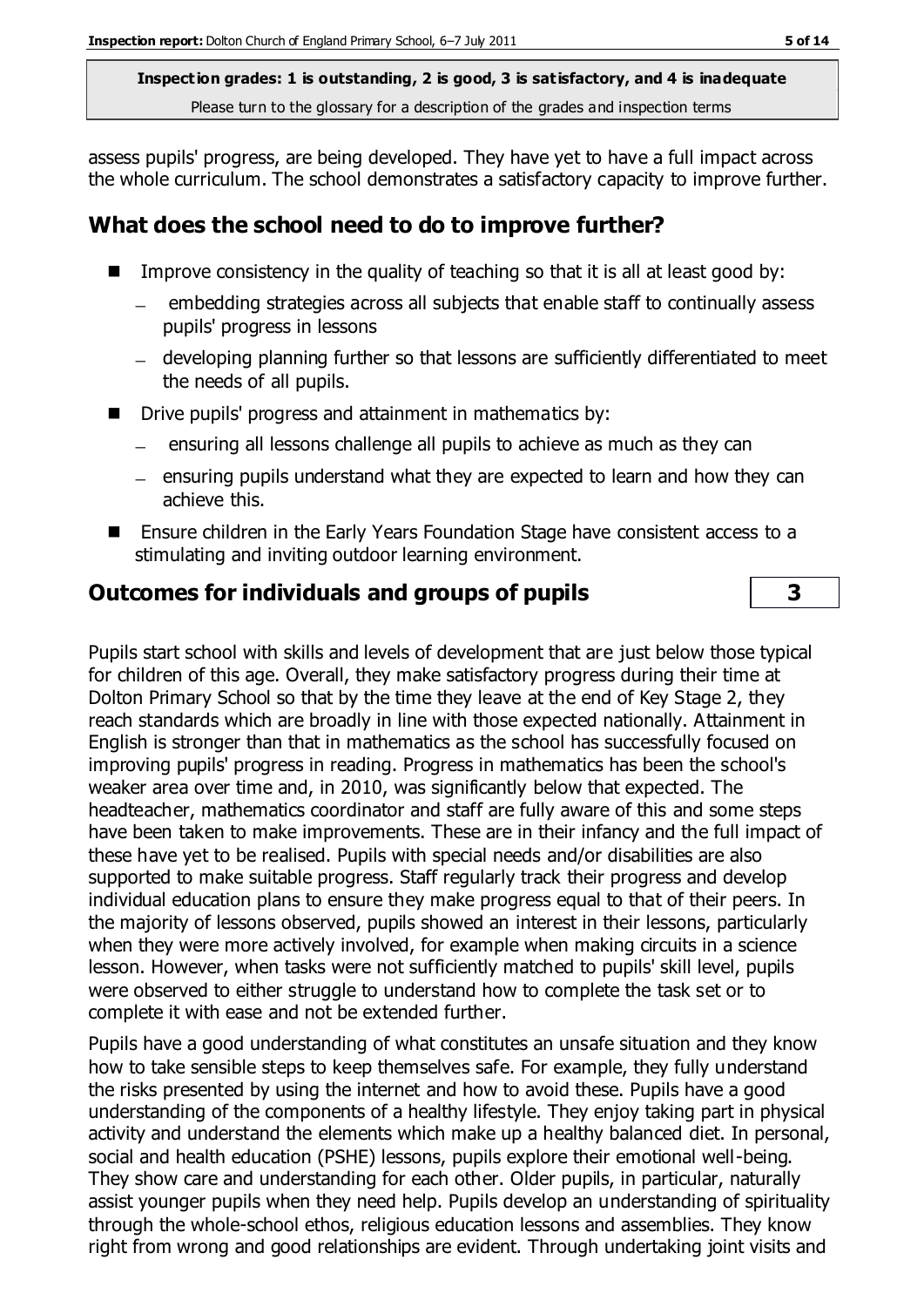'team building' activities alongside pupils in their federated school, they develop their social skills well. Their knowledge of different cultures is developing and they show curiosity about the world around them. Pupils develop satisfactory skills which contribute to their future economic well-being; they attend school very regularly and develop basic skills to a suitable level.

These are the grades for pupils' outcomes

| Pupils' achievement and the extent to which they enjoy their learning                                                     | 3                       |
|---------------------------------------------------------------------------------------------------------------------------|-------------------------|
| Taking into account:<br>Pupils' attainment <sup>1</sup>                                                                   | 3                       |
| The quality of pupils' learning and their progress                                                                        | 3                       |
| The quality of learning for pupils with special educational needs and/or disabilities<br>and their progress               | 3                       |
| The extent to which pupils feel safe                                                                                      | $\mathbf{2}$            |
| Pupils' behaviour                                                                                                         | $\overline{2}$          |
| The extent to which pupils adopt healthy lifestyles                                                                       | $\overline{2}$          |
| The extent to which pupils contribute to the school and wider community                                                   | $\overline{\mathbf{2}}$ |
| The extent to which pupils develop workplace and other skills that will contribute to<br>their future economic well-being |                         |
| Taking into account:<br>Pupils' attendance <sup>1</sup>                                                                   |                         |
| The extent of pupils' spiritual, moral, social and cultural development                                                   | 2                       |

<sup>1</sup> The grades for attainment and attendance are: 1 is high; 2 is above average; 3 is broadly average; and 4 is low

## **How effective is the provision?**

Overall teaching is satisfactory and has some good features. Teaching is most successful where lesson planning builds sequentially upon prior learning and provides opportunities for pupils to revisit aspects in which they lack confidence, teachers clearly communicate what they expect pupils to learn from lessons, and where plenary sessions are used effectively to help pupils recognise what they have learnt and the next steps they need to take. Conversely, teaching is less successful when learning objectives are not successfully communicated to pupils or where they are unable to recognise when they have been successful in their learning, personal targets are not easily accessible to pupils so they can apply these within their work, and where lesson content is not sufficiently differentiated to suitably challenge all pupils.

Teachers are developing strategies to continually monitor pupils' progress to ensure lessons are appropriately pitched to meet the needs of all pupils. This has had a positive impact on their progress in English and staff are aware that these strategies need to be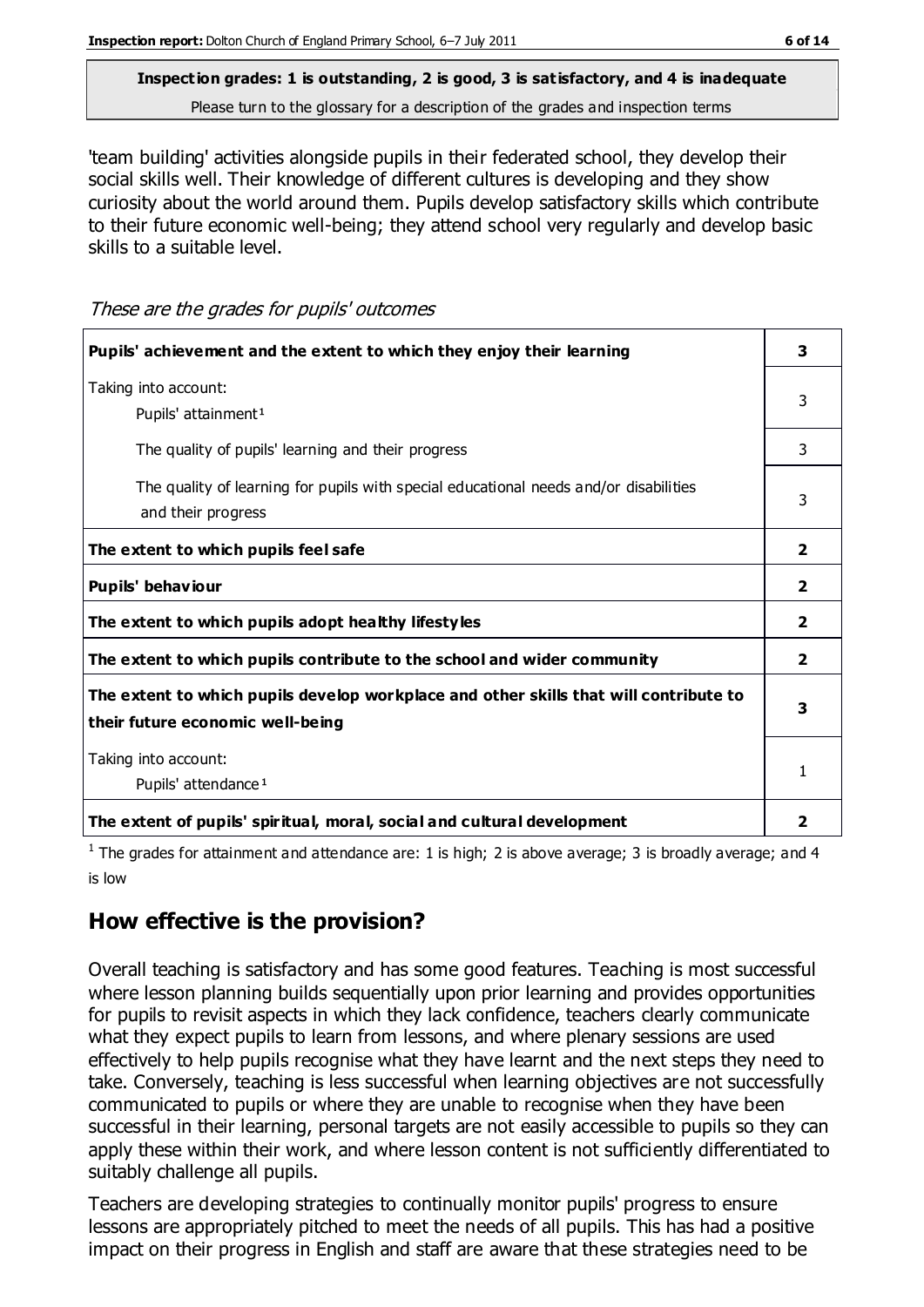embedded across the curriculum. Systems to track pupils' progress and attainment have been developed. These are beginning to be used to monitor where pupils are at risk of not achieving as well as they can. These systems have yet to be fully developed and, as a result, on occasion, pupils have not been monitored closely enough to ensure they make good progress, particularly in mathematics.

Overall, pupils access a broad curriculum which is enriched with opportunities for off-site visits and visitors to the school. The school is developing the curriculum for mathematics to ensure it is reflective of the needs of all pupils in order to drive improvement in pupils' progress in this area. Staff are fully aware of the welfare needs of all pupils, including those who are in circumstances that make them more vulnerable. Strong relationships exist with a range of outside agencies in order to support pupils' well-being effectively.

These are the grades for the quality of provision

| The quality of teaching                                                                                    |   |
|------------------------------------------------------------------------------------------------------------|---|
| Taking into account:<br>The use of assessment to support learning                                          |   |
| The extent to which the curriculum meets pupils' needs, including, where relevant,<br>through partnerships | з |
| The effectiveness of care, guidance and support                                                            |   |

## **How effective are leadership and management?**

The school is led by a committed and dedicated headteacher. Following the federation with another local primary school, a middle management structure has been developed and subject coordinators have been identified to lead on different areas of the curriculum. This is beginning to have a positive impact upon some subject areas as staff utilise opportunities to plan together and draw upon individuals' expertise. Systems are in place to monitor and evaluate the quality of teaching and learning. These are being further developed to include monitoring by subject coordinators to ensure consistency across the federation. Areas of weakness have been identified and plans have been developed to address these. However, these plans are in their infancy and their impact has yet to be realised. The staff team are motivated to seek further improvement and undertake training as a whole federation team in order to learn from each other and develop their skills. The school makes good use of limited accommodation and a small budget. Satisfactory outcomes for children demonstrate the school's satisfactory value for money.

The school is supported by its governing body, whose members show clear commitment to their role. To date, they have focused their attentions on supporting the federation of the two schools but are now beginning to have a more cohesive understanding of the issues faced by the individual schools. With this improving understanding, they are beginning to challenge the school and hold it to account.

The school works hard to keep parents and carers informed of events and the progress their children are making, through regular newsletters, academic reports and parents' evenings. The headteacher operates an 'open-door' policy and parents and carers know they can approach her or any of the staff should they wish to discuss their child. In times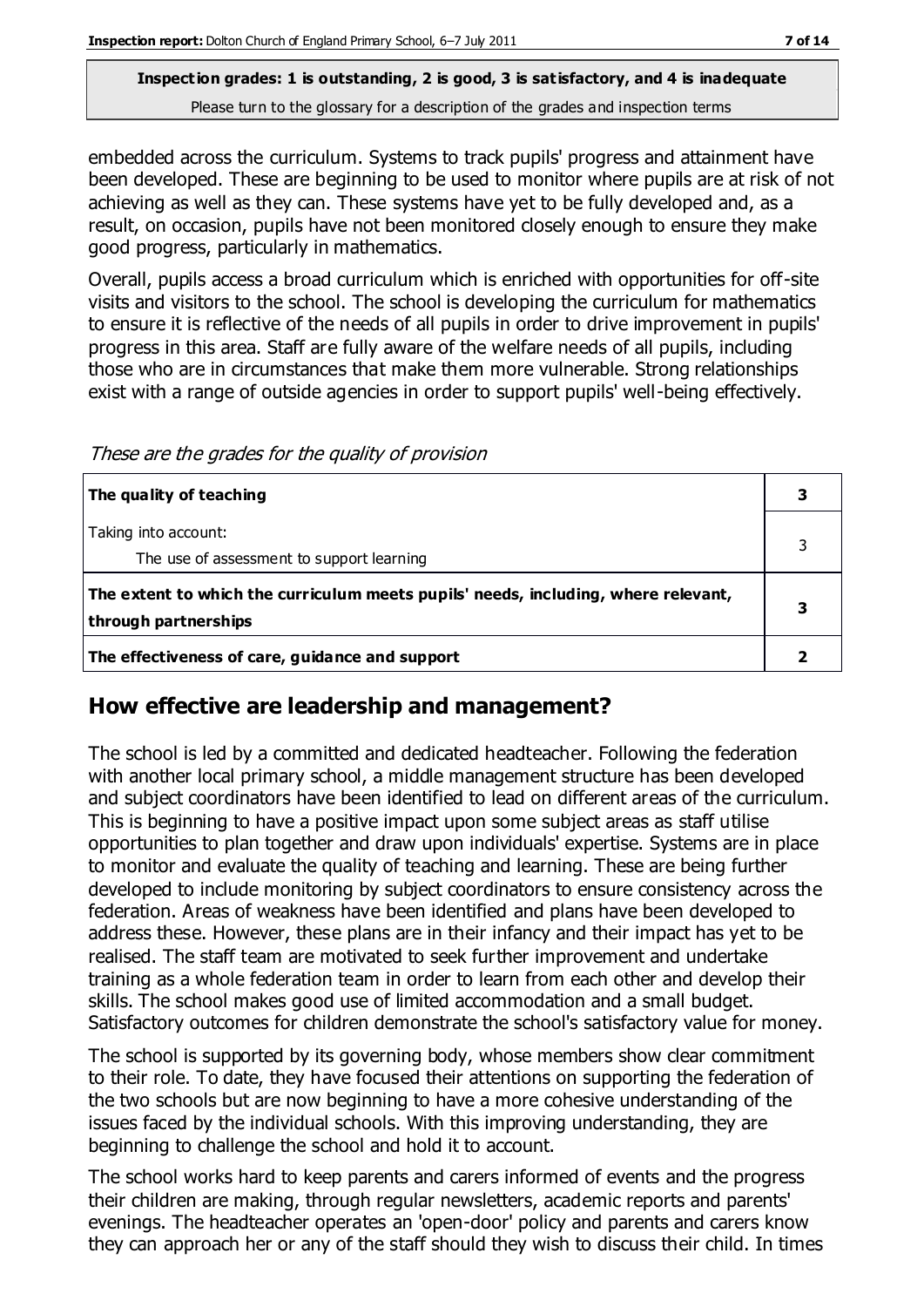of difficulty, the school has taken good steps to signpost parents to services which can offer appropriate help and support. The school has developed some strong partnerships with outside agencies and the local community to support pupils' school experience. A good example of this is the volunteers who help in classes to support teachers during lessons. Staff are successfully developing a cohesive relationship with their federated school, sharing resources and expertise to enhance pupils' learning and development experience.

Systems in place mean the pupils are suitably safeguarded. The implementation of a suitable range of policies and regular risk assessments means that pupils are kept safe. The school works hard to promote inclusion. The staff's good understanding of pupils' particular needs means they are fully included in the life of the school and are well supported to integrate successfully with their peers. It is evident that the school is a cohesive community. Great efforts have been made to extend this sense of cohesion across the federation. The school links well with the local community and is very much valued within it. Links with a school in France exist, although contact between pupils is infrequent throughout the year. Pupils are beginning to understand and value difference through opportunities within the curriculum to explore other cultures and religions.

| The effectiveness of leadership and management in embedding ambition and driving<br><i>improvement</i>                                                           | 3                       |
|------------------------------------------------------------------------------------------------------------------------------------------------------------------|-------------------------|
| Taking into account:<br>The leadership and management of teaching and learning                                                                                   | 3                       |
| The effectiveness of the governing body in challenging and supporting the<br>school so that weaknesses are tackled decisively and statutory responsibilities met | 3                       |
| The effectiveness of the school's engagement with parents and carers                                                                                             | $\overline{\mathbf{2}}$ |
| The effectiveness of partnerships in promoting learning and well-being                                                                                           | $\overline{\mathbf{2}}$ |
| The effectiveness with which the school promotes equality of opportunity and tackles<br>discrimination                                                           | 3                       |
| The effectiveness of safeguarding procedures                                                                                                                     | 3                       |
| The effectiveness with which the school promotes community cohesion                                                                                              | 3                       |
| The effectiveness with which the school deploys resources to achieve value for money                                                                             | 3                       |

These are the grades for leadership and management

## **Early Years Foundation Stage**

Children enter the Early Years Foundation Stage class with skills which are slightly below those typical for their age. By the time they enter Key Stage 1, they have reached a skill level broadly in line with, or just below, expectations. This represents satisfactory progress. Children are beginning to work together, share and take turns. They understand the routines of the school and are beginning to develop the behaviour they need in order to learn successfully.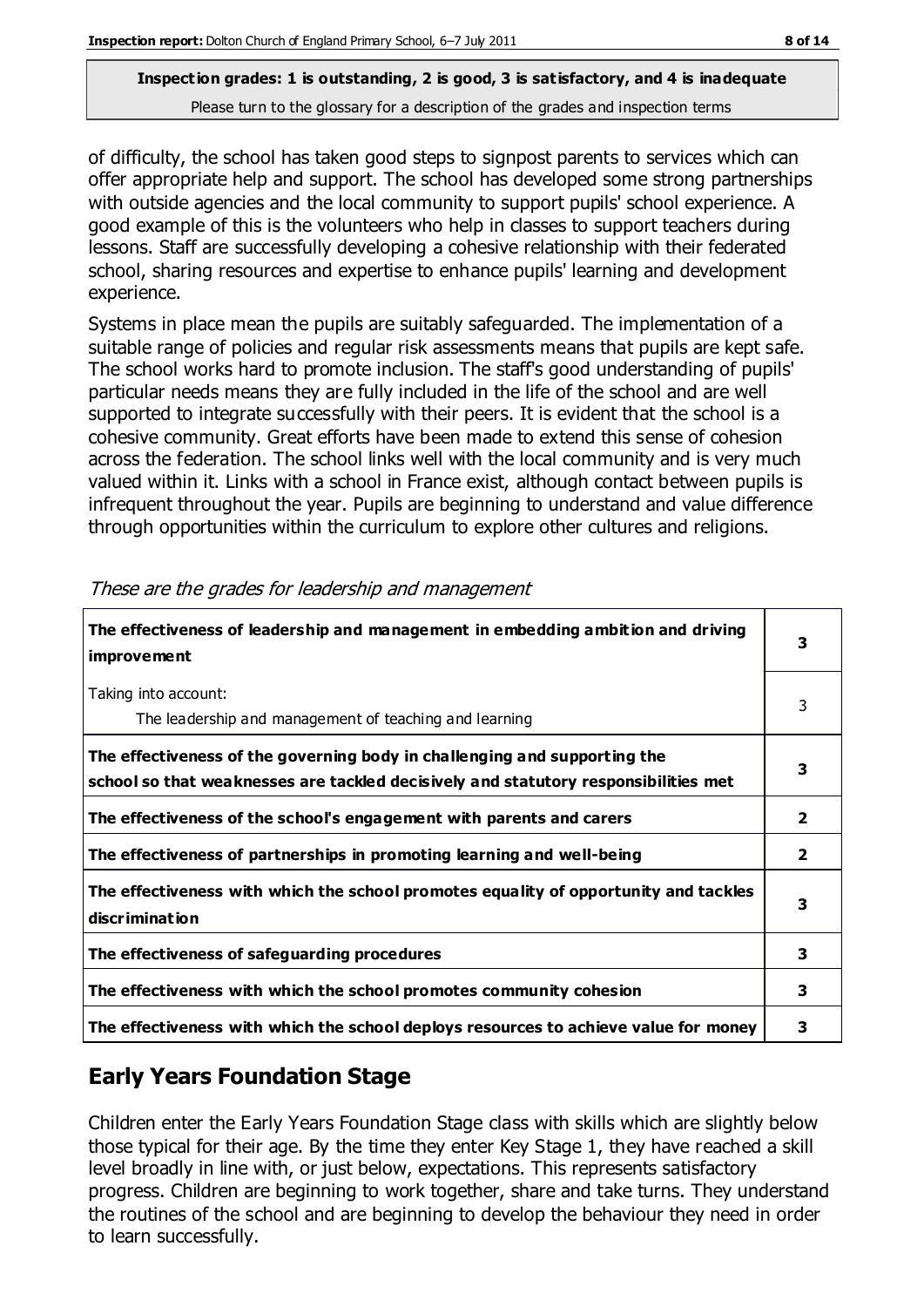Children are given a suitable range of activities which are easy for them to access independently. Staff offer support to promote children's learning, although tight staffing levels limit this on occasion. Children have access to outside learning which leads directly from their classroom. However, although this area is not covered, it is only used when weather conditions allow. The area is small and, although it contains a range of activities, lacks interest to invite children to fully engage in their learning outside. These factors impact adversely upon the progress of children who learn better in an outdoor learning environment.

The Early Years Foundation Stage coordinator works closely with the Early Years Foundation Stage teacher at the federated school to provide a cohesive curriculum. Children are regularly observed in their play to enable staff to assess their progress and achievements. Information gained from this is used to inform planning for their next steps in learning. Although their progress is tracked against the early learning goals, staff recognise that this now needs to be more refined against the 'development matters' milestones to ensure a full and comprehensive picture of progress and achievement is obtained.

| Overall effectiveness of the Early Years Foundation Stage                             |   |
|---------------------------------------------------------------------------------------|---|
| Taking into account:<br>Outcomes for children in the Early Years Foundation Stage     | 3 |
| The quality of provision in the Early Years Foundation Stage                          |   |
| The effectiveness of leadership and management of the Early Years Foundation<br>Stage |   |

These are the grades for the Early Years Foundation Stage

## **Views of parents and carers**

Parents and carers are very supportive of the school. Typical comments include: 'My child loves school', 'The school has been very helpful in meeting my child's needs' and 'The teachers are very helpful.' A very large majority of respondents confirmed that that their child enjoys school and they believe the school keeps their child safe. Inspectors endorse these and the other positive comments made. The negative issues raised were few in number and parents and carers are encouraged to discuss any concerns they may have with the school. A small percentage of parents and carers raised concerns about the impact the current class structure has on their child's progress. Full consideration was given to this during the inspection. Whilst the school has begun to implement strategies to ensure the progress of each child is monitored, the inspector agrees that more needs to be done in this area, particularly in relation to pupils' progress in mathematics. A few parents and carers raised concerns about the amount of opportunities pupils have to engage in sports activities. Again, this was considered by the inspector. The school ensures physical education is appropriately timetabled. In addition, due to a lack of space in the school, pupils are able to access some sporting activities offered out of school hours at the federated school site. The school offers pupils satisfactory opportunities to engage in physical activity.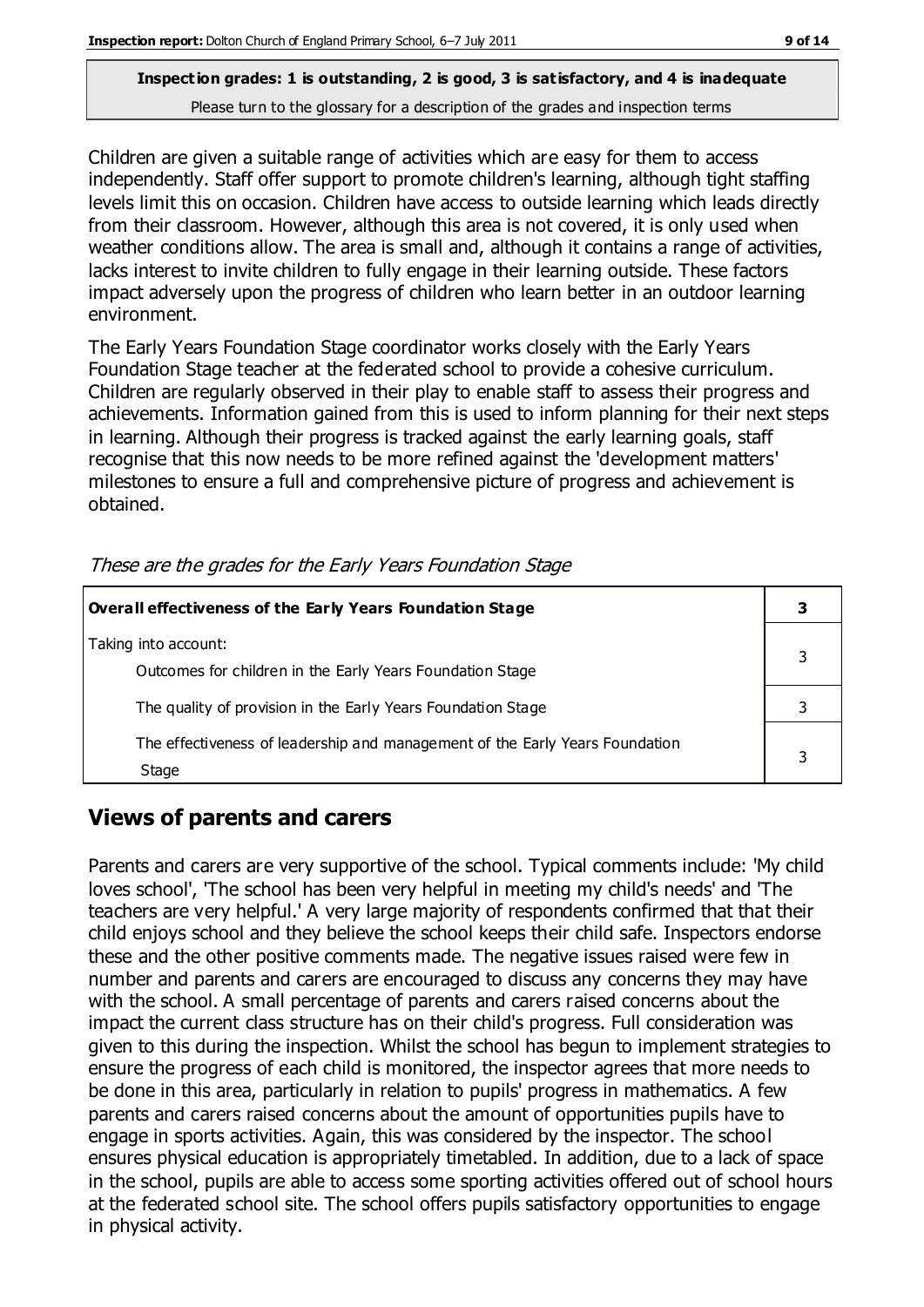#### **Responses from parents and carers to Ofsted's questionnaire**

Ofsted invited all the registered parents and carers of pupils registered at Dolton Church of England Primary School to complete a questionnaire about their views of the school.

In the questionnaire, parents and carers were asked to record how strongly they agreed with 13 statements about the school.

The inspector received 18 completed questionnaires by the end of the on-site inspection. In total, there are 49 pupils registered at the school.

| <b>Statements</b>                                                                                                                                                                                                                                       | <b>Strongly</b><br>agree |               |                | Agree         |                | <b>Disagree</b> |                | <b>Strongly</b><br>disagree |  |
|---------------------------------------------------------------------------------------------------------------------------------------------------------------------------------------------------------------------------------------------------------|--------------------------|---------------|----------------|---------------|----------------|-----------------|----------------|-----------------------------|--|
|                                                                                                                                                                                                                                                         | <b>Total</b>             | $\frac{1}{2}$ | <b>Total</b>   | $\frac{1}{2}$ | <b>Total</b>   | $\frac{0}{0}$   | <b>Total</b>   | $\frac{0}{0}$               |  |
| My child enjoys school                                                                                                                                                                                                                                  | 9                        | 50            | $\overline{7}$ | 39            | $\mathbf{1}$   | 6               | $\mathbf{1}$   | 6                           |  |
| The school keeps my child<br>safe                                                                                                                                                                                                                       | 14                       | 78            | 4              | 22            | 0              | $\mathbf 0$     | $\mathbf 0$    | $\mathbf 0$                 |  |
| My school informs me about<br>my child's progress                                                                                                                                                                                                       | $\overline{7}$           | 39            | 9              | 50            | $\mathbf{1}$   | 6               | $\mathbf{1}$   | 6                           |  |
| My child is making enough<br>progress at this school                                                                                                                                                                                                    | 6                        | 33            | 10             | 56            | $\overline{2}$ | 11              | $\mathbf 0$    | $\mathbf 0$                 |  |
| The teaching is good at this<br>school                                                                                                                                                                                                                  | 11                       | 61            | 4              | 22            | 3              | 17              | 0              | $\mathbf 0$                 |  |
| The school helps me to<br>support my child's learning                                                                                                                                                                                                   | 9                        | 50            | $\overline{7}$ | 39            | $\overline{2}$ | 11              | $\mathbf 0$    | $\mathbf 0$                 |  |
| The school helps my child to<br>have a healthy lifestyle                                                                                                                                                                                                | $\overline{7}$           | 39            | 10             | 56            | 0              | $\mathbf 0$     | $\mathbf{1}$   | 6                           |  |
| The school makes sure that<br>my child is well prepared for<br>the future (for example<br>changing year group,<br>changing school, and for<br>children who are finishing<br>school, entering further or<br>higher education, or entering<br>employment) | 9                        | 50            | 6              | 33            | $\mathbf{1}$   | 6               | $\mathbf{1}$   | 6                           |  |
| The school meets my child's<br>particular needs                                                                                                                                                                                                         | 6                        | 33            | 9              | 50            | $\overline{2}$ | 11              | $\mathbf{1}$   | 6                           |  |
| The school deals effectively<br>with unacceptable behaviour                                                                                                                                                                                             | 9                        | 50            | 5              | 28            | 0              | $\mathbf 0$     | $\overline{2}$ | 11                          |  |
| The school takes account of<br>my suggestions and concerns                                                                                                                                                                                              | 8                        | 44            | 7              | 39            | $\overline{2}$ | 11              | 1              | 6                           |  |
| The school is led and<br>managed effectively                                                                                                                                                                                                            | 8                        | 44            | $\overline{7}$ | 39            | $\overline{2}$ | 11              | $\mathbf{1}$   | 6                           |  |
| Overall, I am happy with my<br>child's experience at this<br>school                                                                                                                                                                                     | 10                       | 26            | 4              | 22            | 3              | 17              | $\mathbf 0$    | $\pmb{0}$                   |  |

The table above summarises the responses that parents and carers made to each statement. The percentages indicate the proportion of parents and carers giving that response out of the total number of completed questionnaires. Where one or more parents and carers chose not to answer a particular question, the percentages will not add up to 100%.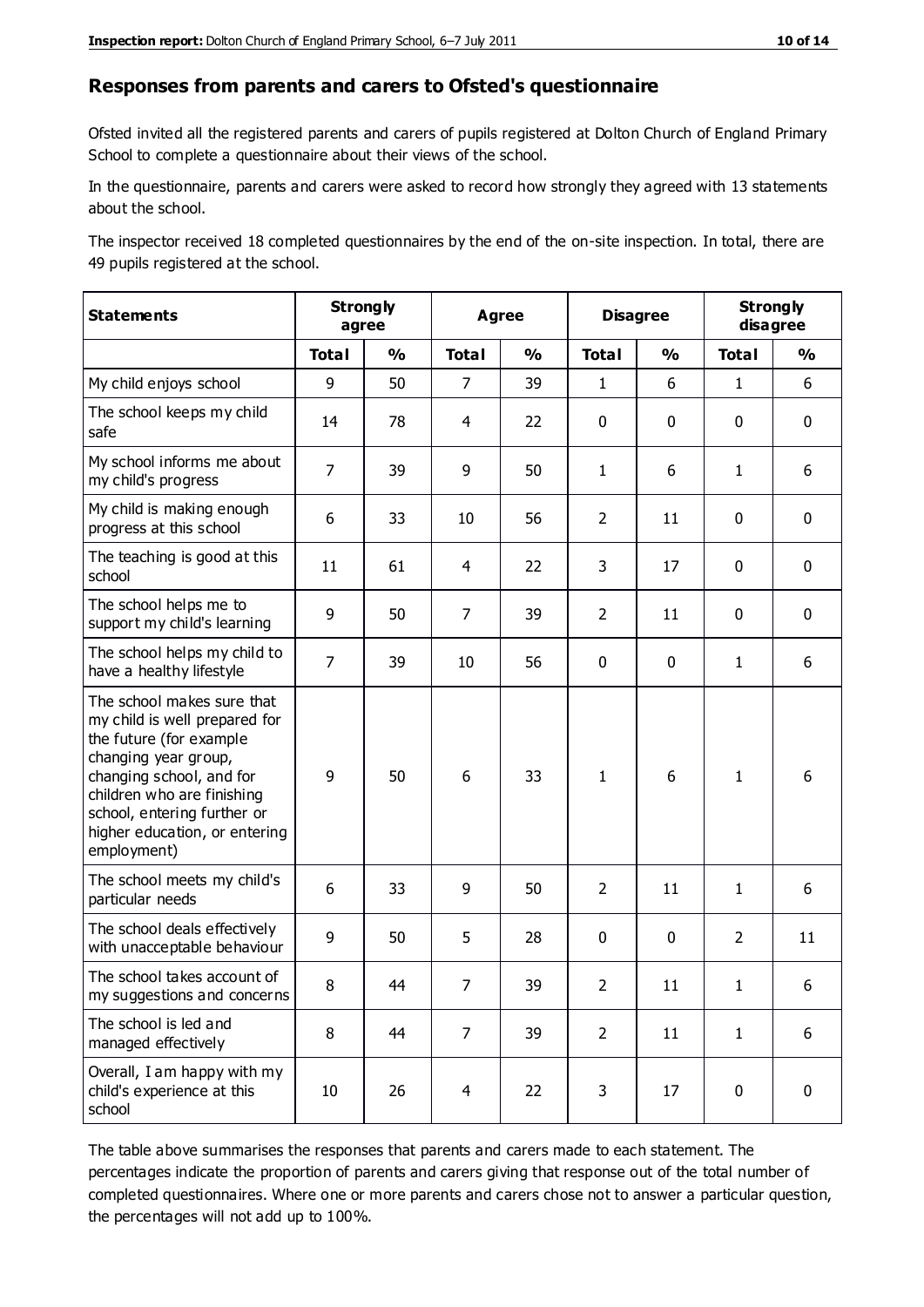# **Glossary**

| Grade   | <b>Judgement</b> | <b>Description</b>                                                                                                                                                                                                            |
|---------|------------------|-------------------------------------------------------------------------------------------------------------------------------------------------------------------------------------------------------------------------------|
| Grade 1 | Outstanding      | These features are highly effective. An outstanding school<br>provides exceptionally well for all its pupils' needs.                                                                                                          |
| Grade 2 | Good             | These are very positive features of a school. A school that<br>is good is serving its pupils well.                                                                                                                            |
| Grade 3 | Satisfactory     | These features are of reasonable quality. A satisfactory<br>school is providing adequately for its pupils.                                                                                                                    |
| Grade 4 | Inadequate       | These features are not of an acceptable standard. An<br>inadequate school needs to make significant improvement<br>in order to meet the needs of its pupils. Ofsted inspectors<br>will make further visits until it improves. |

#### **What inspection judgements mean**

### **Overall effectiveness of schools**

|                       | Overall effectiveness judgement (percentage of schools) |      |                     |                   |
|-----------------------|---------------------------------------------------------|------|---------------------|-------------------|
| <b>Type of school</b> | <b>Outstanding</b>                                      | Good | <b>Satisfactory</b> | <b>Inadequate</b> |
| Nursery schools       | 46                                                      | 48   | 6                   |                   |
| Primary schools       | 6                                                       | 47   | 40                  | 7                 |
| Secondary schools     | 12                                                      | 39   | 38                  | 11                |
| Sixth forms           | 13                                                      | 42   | 41                  | 3                 |
| Special schools       | 28                                                      | 49   | 19                  | 4                 |
| Pupil referral units  | 14                                                      | 45   | 31                  | 10                |
| All schools           | 10                                                      | 46   | 37                  |                   |

New school inspection arrangements were introduced on 1 September 2009. This means that inspectors now make some additional judgements that were not made previously.

The data in the table above are for the period 1 September 2010 to 31 December 2010 and are consistent with the latest published official statistics about maintained school inspection outcomes (see **[www.ofsted.gov.uk](http://www.ofsted.gov.uk/)**).

The sample of schools inspected during 2010/11 was not representative of all schools nationally, as weaker schools are inspected more frequently than good or outstanding schools.

Percentages are rounded and do not always add exactly to 100.

Sixth form figures reflect the judgements made for the overall effectiveness of the sixth form in secondary schools, special schools and pupil referral units.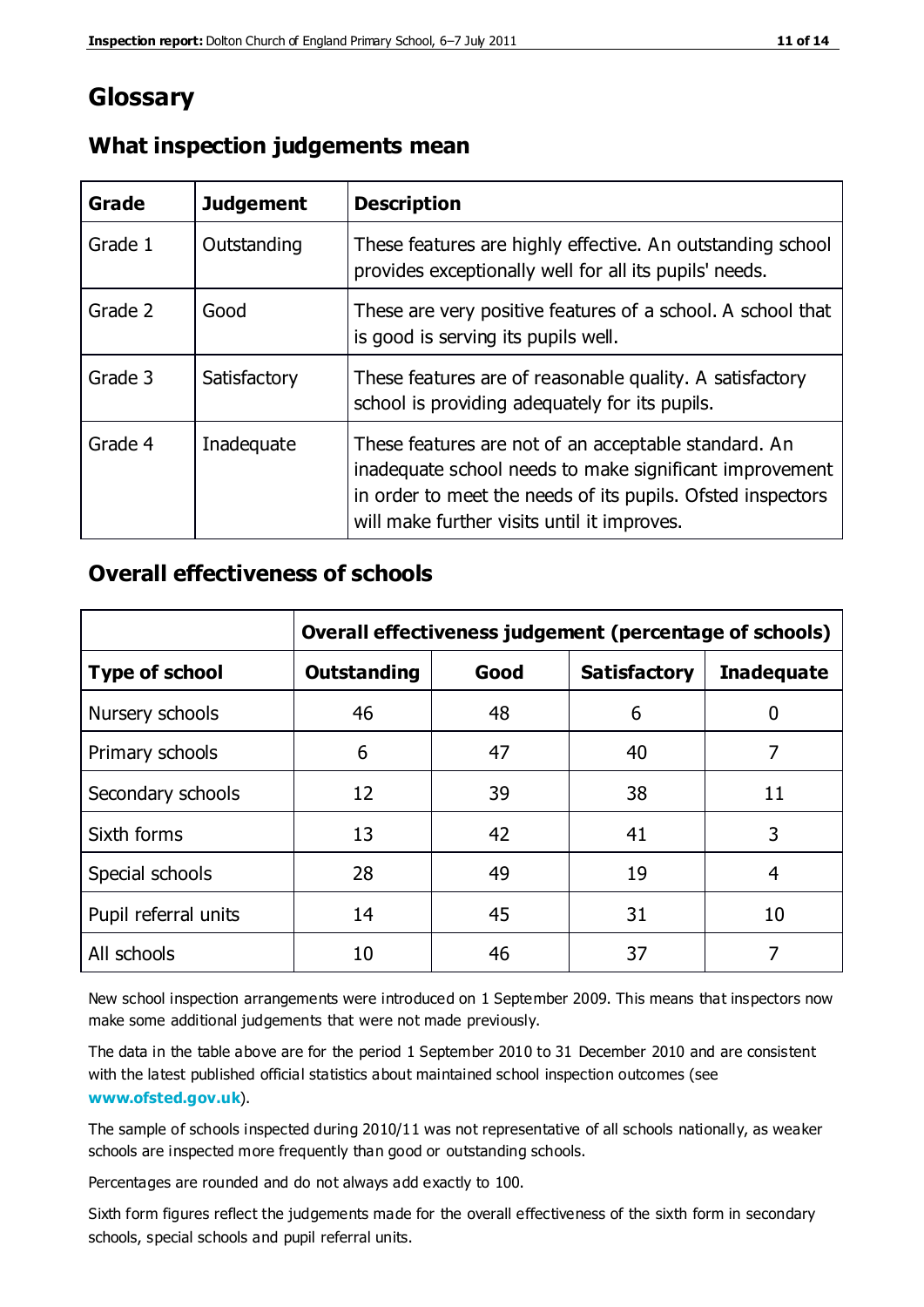# **Common terminology used by inspectors**

| Achievement:               | the progress and success of a pupil in their learning,<br>development or training.                                                                                                                                                          |
|----------------------------|---------------------------------------------------------------------------------------------------------------------------------------------------------------------------------------------------------------------------------------------|
| Attainment:                | the standard of the pupils' work shown by test and<br>examination results and in lessons.                                                                                                                                                   |
| Capacity to improve:       | the proven ability of the school to continue<br>improving. Inspectors base this judgement on what<br>the school has accomplished so far and on the quality<br>of its systems to maintain improvement.                                       |
| Leadership and management: | the contribution of all the staff with responsibilities,<br>not just the headteacher, to identifying priorities,<br>directing and motivating staff and running the school.                                                                  |
| Learning:                  | how well pupils acquire knowledge, develop their<br>understanding, learn and practise skills and are<br>developing their competence as learners.                                                                                            |
| Overall effectiveness:     | inspectors form a judgement on a school's overall<br>effectiveness based on the findings from their<br>inspection of the school. The following judgements,<br>in particular, influence what the overall effectiveness<br>judgement will be. |
|                            | The school's capacity for sustained<br>improvement.                                                                                                                                                                                         |
|                            | Outcomes for individuals and groups of pupils.                                                                                                                                                                                              |
|                            | The quality of teaching.                                                                                                                                                                                                                    |
|                            | The extent to which the curriculum meets<br>pupils' needs, including, where relevant,<br>through partnerships.                                                                                                                              |
|                            | The effectiveness of care, guidance and<br>support.                                                                                                                                                                                         |
| Progress:                  | the rate at which pupils are learning in lessons and<br>over longer periods of time. It is often measured by<br>comparing the pupils' attainment at the end of a key                                                                        |

stage with their attainment when they started.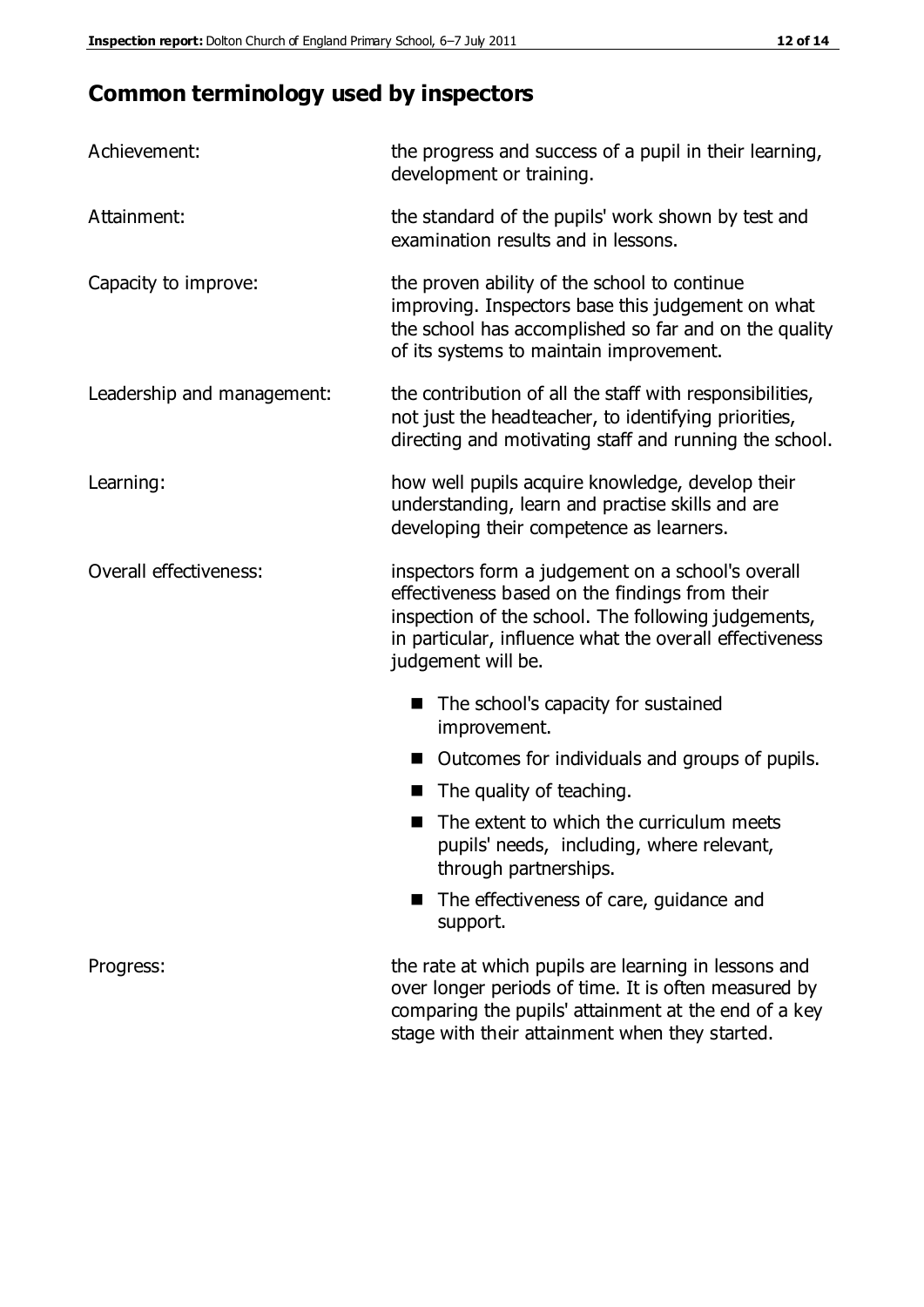#### **This letter is provided for the school, parents and carers to share with their children. It describes Ofsted's main findings from the inspection of their school.**

11 July 2011

#### Dear Pupils

#### **Inspection of Dolton Church of England Primary School, Winkleigh EX19 8QF**

I am writing to say how much I enjoyed visiting your school, seeing all the exciting things you are learning and talking with you in lessons. Thank you to those of you who came to speak with me. I could see how hard you have all been working and how well you are all doing with your reading, writing and mathematics.

I have judged your school to be satisfactory. Your headteacher and all your teachers try to give you interesting things to do in school which you enjoy. You all come to school very regularly and are well behaved. You should be particularly proud of how you help out around the school and help each other. The adults in your school look after you well and they keep a close eye on each of you and make sure you are safe. They also make sure that they help you to be healthy.

I have asked your teachers and governors to do three things to help make your school even better. First, I asked the teachers to make sure that the lessons they plan for you ensure that you will learn something new every day and to keep an eye on each of you to check that you do. Second, I asked them to make sure that you get even better at your work in mathematics. Third, I asked them to make sure that children in the Early Years Foundation Stage have lots of exciting things to learn outdoors even when it is raining.

You can help your teachers by continuing to work hard. I hope you continue to enjoy your learning at Dolton Church of England Primary School.

Yours sincerely

Jane Burchall

Her Majesty's Inspector